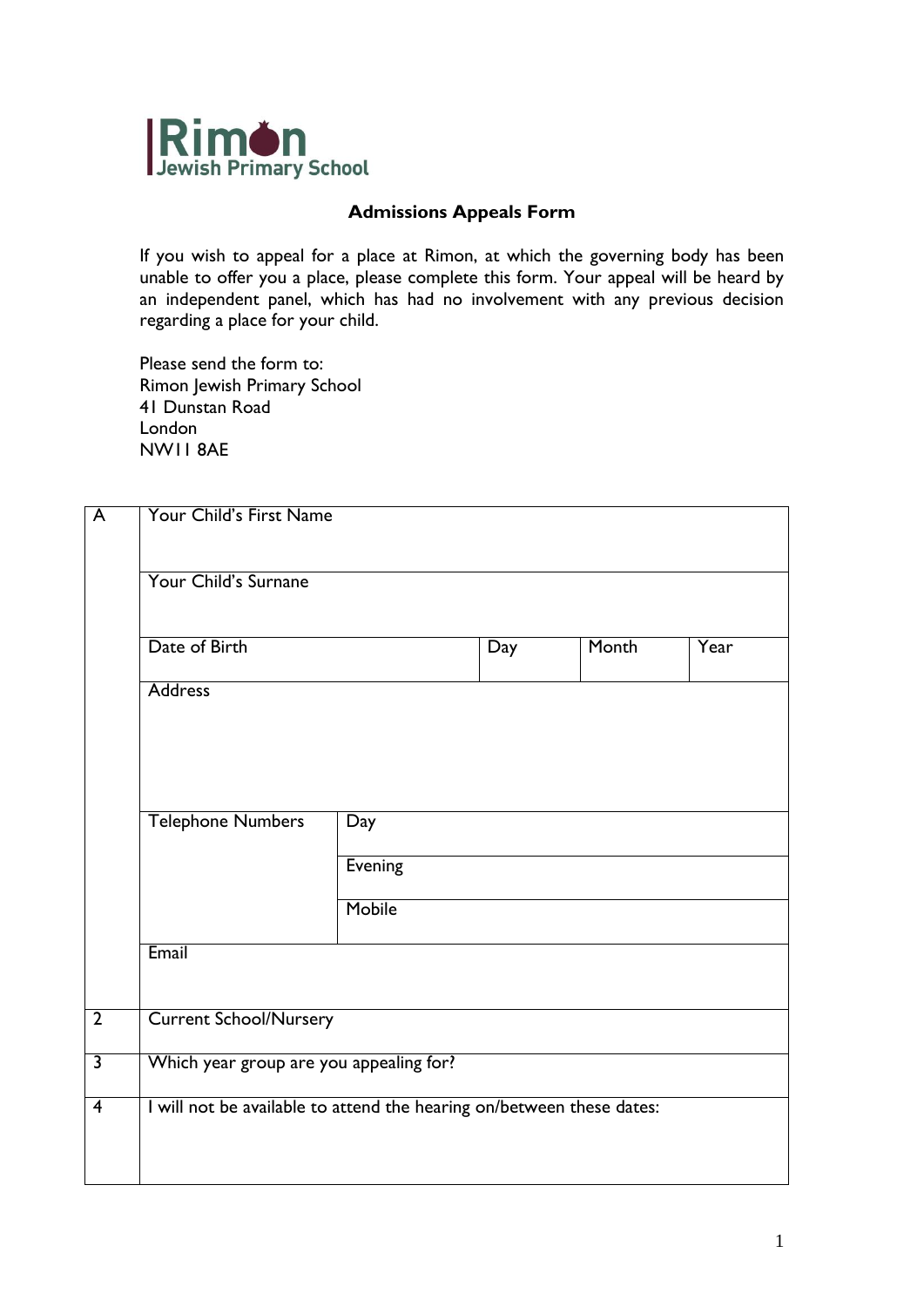|   | I shall/shall not* attend the hearing myself                | I shall/shall not* be accompanied by a<br>representative |
|---|-------------------------------------------------------------|----------------------------------------------------------|
|   | * deleted as appropriate                                    | *deleted as appropriate                                  |
| 6 | Do you need an interpreter to attend the<br>hearing? YES/NO | If YES please state language required                    |
|   | *deleted as appropriate                                     |                                                          |

The school for which you are appealing has informed you that the class size has reached 30 pupils and that, therefore, they cannot admit your child.

Please note that there are only three circumstances under which an Appeal Panel can uphold an appeal for the school. The grounds for appeal are as follows:

- A. Your child would have been offered a place if the admission arrangements had been properly implemented.
- B. The child would have been offered a place if the arrangements had not been contrary to mandatory provisions in the School Admissions Code and the SSFA 1998.
- C. The decision to refuse admission was not one which a reasonable admission authority would have made in the circumstances of the case.

If you wish to appeal on the grounds of A, please give your reasons and as much information as possible: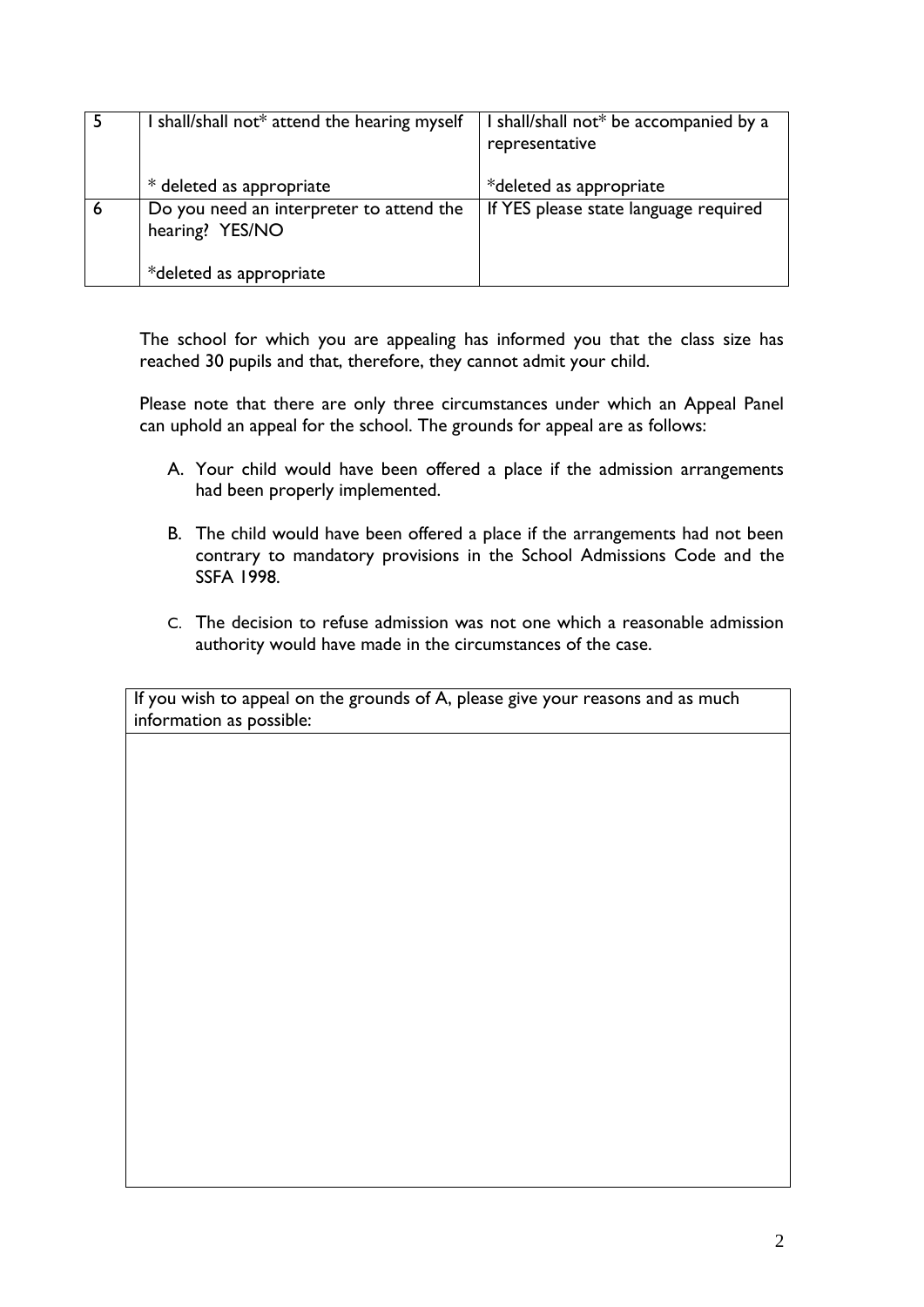If you wish to appeal on the grounds of B, please give your reasons and as much information as possible:

If you wish to appeal on the grounds of C, please give your reasons and as much information as possible: